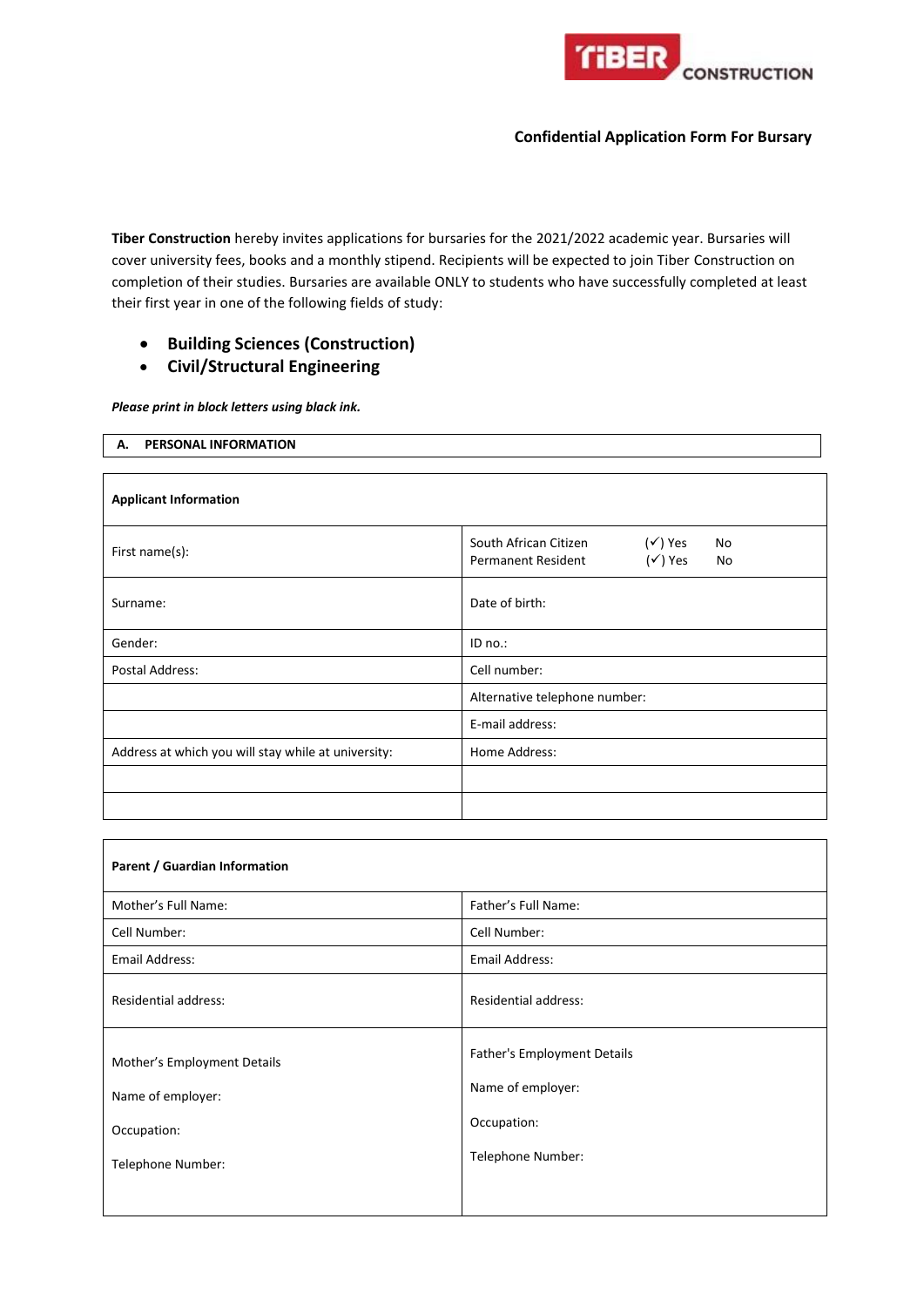

| <b>EDUCATION</b><br>В.                                                                                                |                                                                                                                         |
|-----------------------------------------------------------------------------------------------------------------------|-------------------------------------------------------------------------------------------------------------------------|
| <b>University Education (current)</b>                                                                                 |                                                                                                                         |
| Name:                                                                                                                 |                                                                                                                         |
| Campus address:                                                                                                       |                                                                                                                         |
| Year in which you enrolled for studies at this university:                                                            |                                                                                                                         |
| Please list the degree or diploma you are currently studying for:                                                     |                                                                                                                         |
| In 2021 will you be entering your 2nd, 3rd year of study (or other):                                                  |                                                                                                                         |
| Please list any extracurricular activities you participate in:                                                        |                                                                                                                         |
| Please list any leadership roles you play at university:                                                              |                                                                                                                         |
| Do you plan to complete the degree/diploma for which you are currently enrolled? YES / NO                             |                                                                                                                         |
| At the same university at which you are currently enrolled? YES/ NO                                                   |                                                                                                                         |
| Please provide information on any intended changes to your current course of study:                                   |                                                                                                                         |
| Do you plan to study further after completing the current degree/diploma?                                             |                                                                                                                         |
| If yes, what do you see yourself pursuing?                                                                            |                                                                                                                         |
| application:                                                                                                          | Please provide any information, in terms of your financial need, that you would like us to consider when reviewing your |
| Please provide information on any other bursaries you have<br>applied for or any financial aid you currently receive: |                                                                                                                         |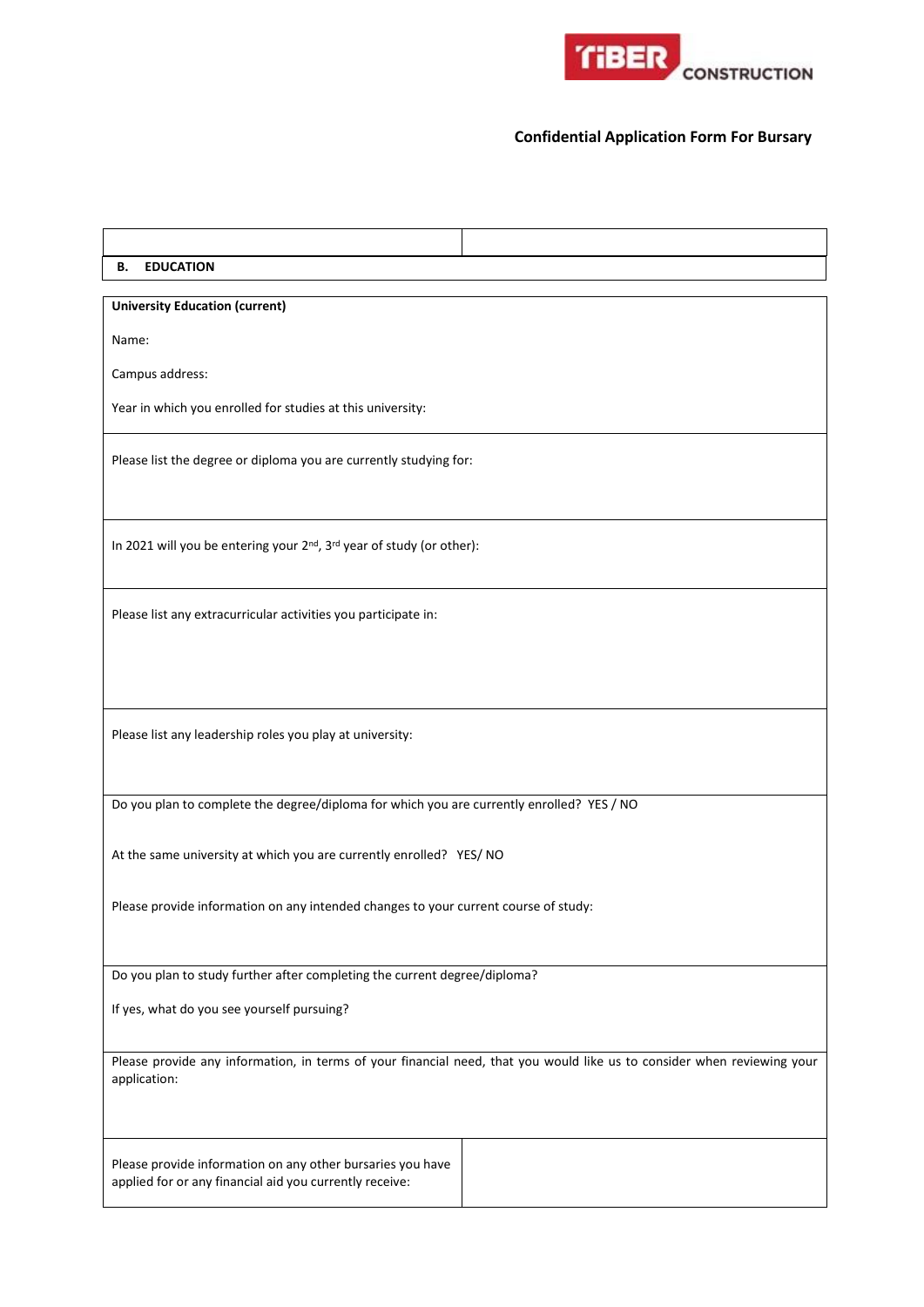

| <b>High School Education</b>                                                                                                                                                                                       |
|--------------------------------------------------------------------------------------------------------------------------------------------------------------------------------------------------------------------|
| Name:                                                                                                                                                                                                              |
| Address of school:                                                                                                                                                                                                 |
| Year in which you completed grade 12:                                                                                                                                                                              |
| Please list any extracurricular activities you participated in during high school:                                                                                                                                 |
|                                                                                                                                                                                                                    |
| Please list any leadership roles you played in high school:                                                                                                                                                        |
|                                                                                                                                                                                                                    |
| <b>Other Education:</b><br>Please provide information on any other educational/academic institutions you have attended since high school. (Degrees,<br>fields of study, names of short courses, dates etc)         |
|                                                                                                                                                                                                                    |
|                                                                                                                                                                                                                    |
|                                                                                                                                                                                                                    |
| C.<br><b>REFERENCES</b>                                                                                                                                                                                            |
| Please provide us with two references. The best references would be those who can speak to your character, work ethic and<br>personality as they relate to school, work and your plans/aspirations for the future. |
| Name (Reference 1):                                                                                                                                                                                                |
| Company:                                                                                                                                                                                                           |
| <b>Contact Numbers:</b>                                                                                                                                                                                            |
| How do you know this person?                                                                                                                                                                                       |
| Name (Reference 2):                                                                                                                                                                                                |
| Company:                                                                                                                                                                                                           |

Contact Numbers: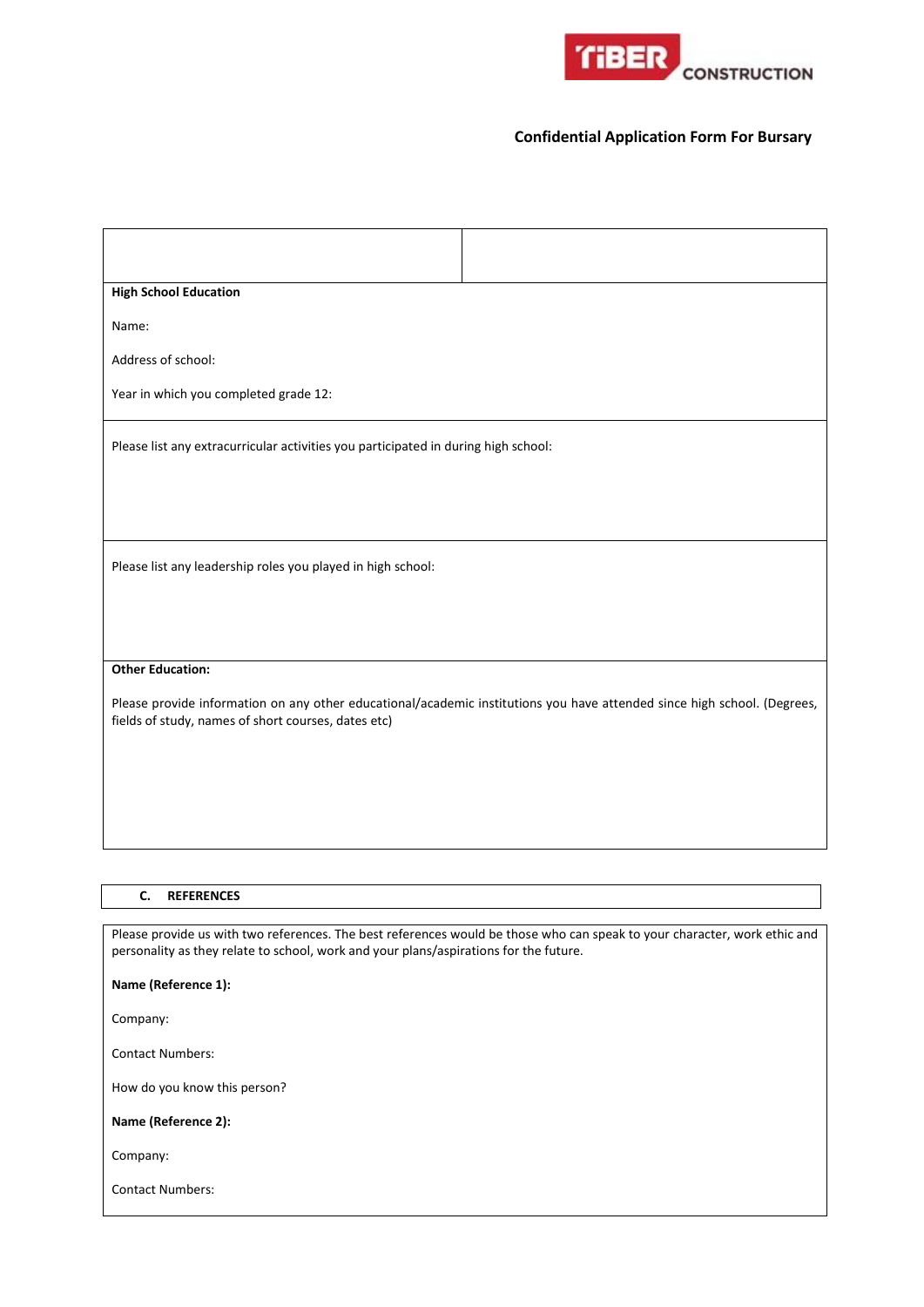

How do you know this person?

### **D. WORK EXPERIENCE**

 $\overline{\phantom{a}}$ 

| Please list any current or previous work experience |  |  |  |  |  |  |
|-----------------------------------------------------|--|--|--|--|--|--|
| Name of employer:                                   |  |  |  |  |  |  |
| Dates employed:                                     |  |  |  |  |  |  |
| Your position at this company:                      |  |  |  |  |  |  |
| What did you enjoy most about this job?             |  |  |  |  |  |  |
| What did you find frustrating about this job?       |  |  |  |  |  |  |
|                                                     |  |  |  |  |  |  |
| Name of employer:                                   |  |  |  |  |  |  |
| Dates employed:                                     |  |  |  |  |  |  |
| Your position at this company:                      |  |  |  |  |  |  |
| What did you enjoy most about this job?             |  |  |  |  |  |  |
| What did you find frustrating about this job?       |  |  |  |  |  |  |
|                                                     |  |  |  |  |  |  |
| Name of employer:                                   |  |  |  |  |  |  |
| Dates employed:                                     |  |  |  |  |  |  |
| Your position at this company:                      |  |  |  |  |  |  |
| What did you enjoy most about this job?             |  |  |  |  |  |  |
| What did you find frustrating about this job?       |  |  |  |  |  |  |
|                                                     |  |  |  |  |  |  |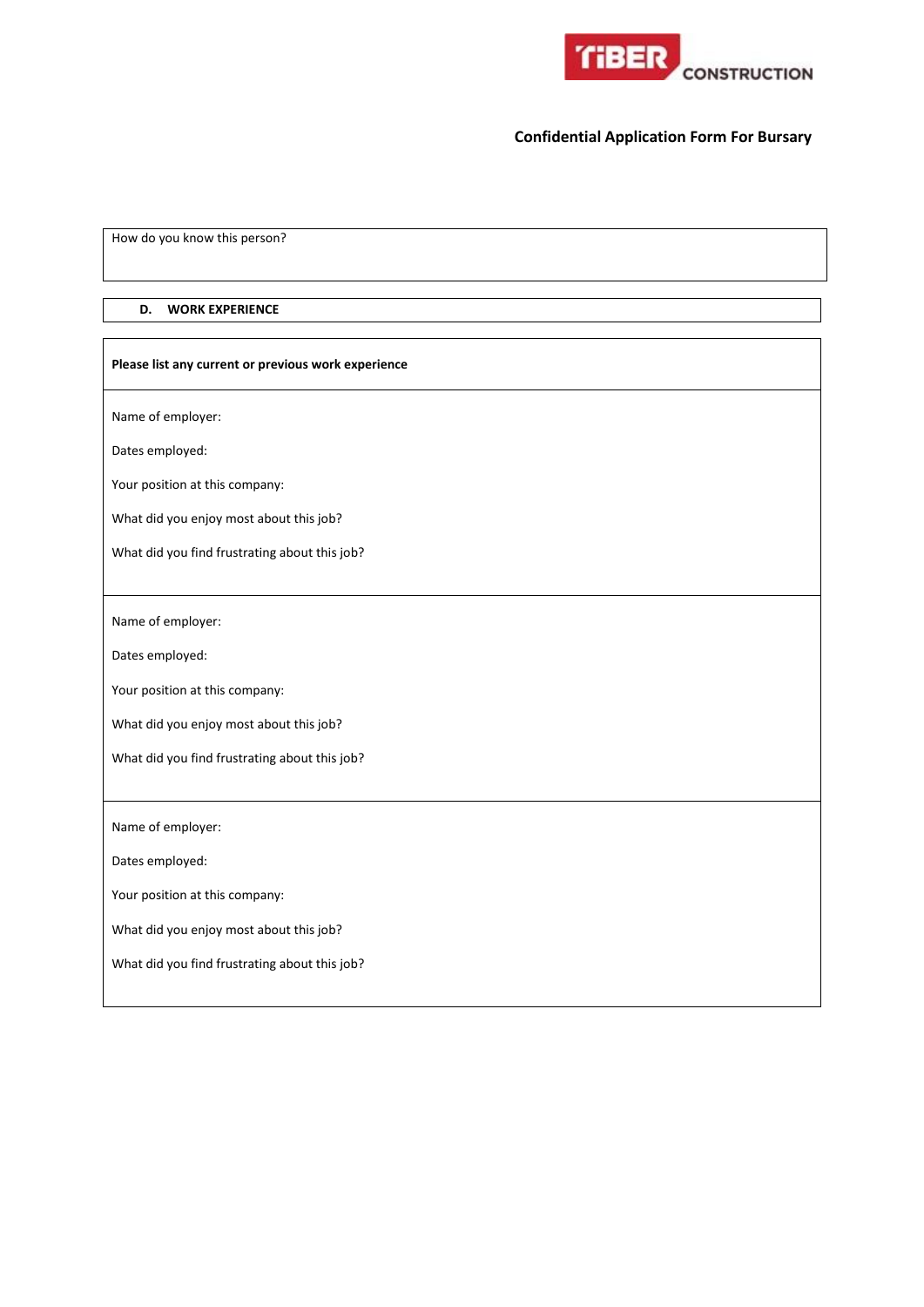

Who are your role models? Why?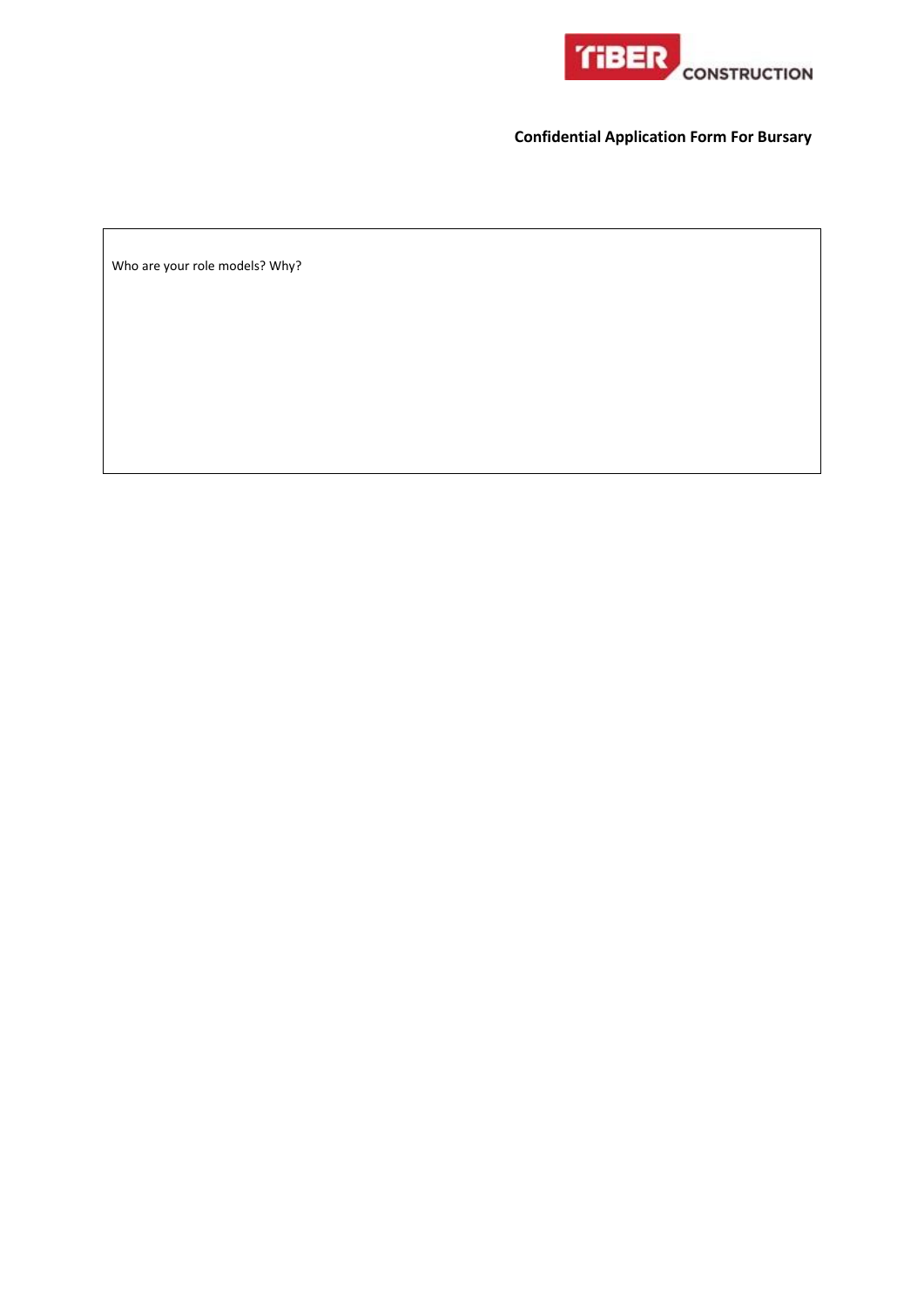

## **E. CAREER GOALS**

Why have you chosen to study a construction related degree/diploma? At this point, what would you say your dream job is? Why? Have you spent any time on a construction site? If yes, what did you find to be most interesting on site? What did you not enjoy? What would you like us to know about you when considering your application?